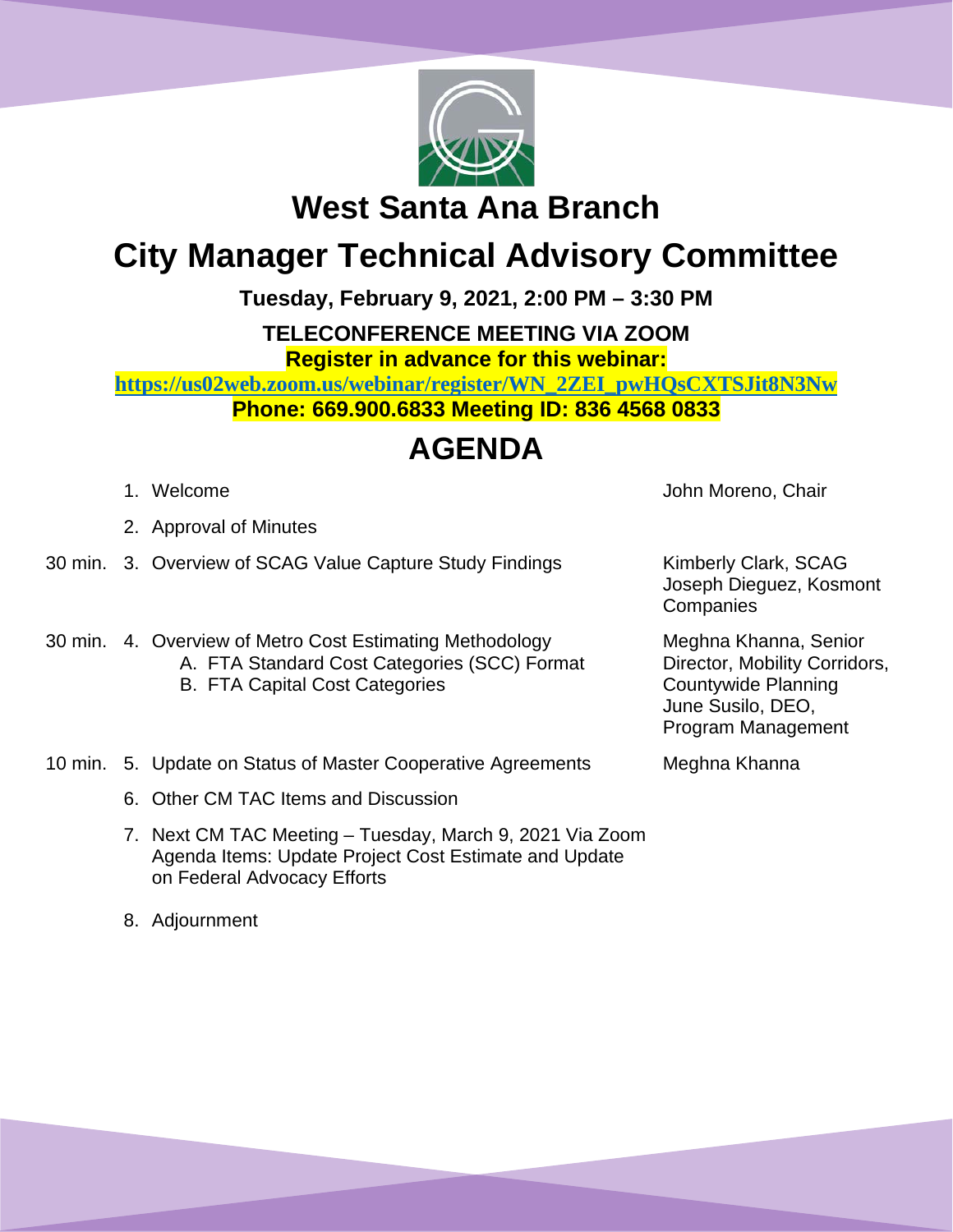## **2. Approval of Minutes**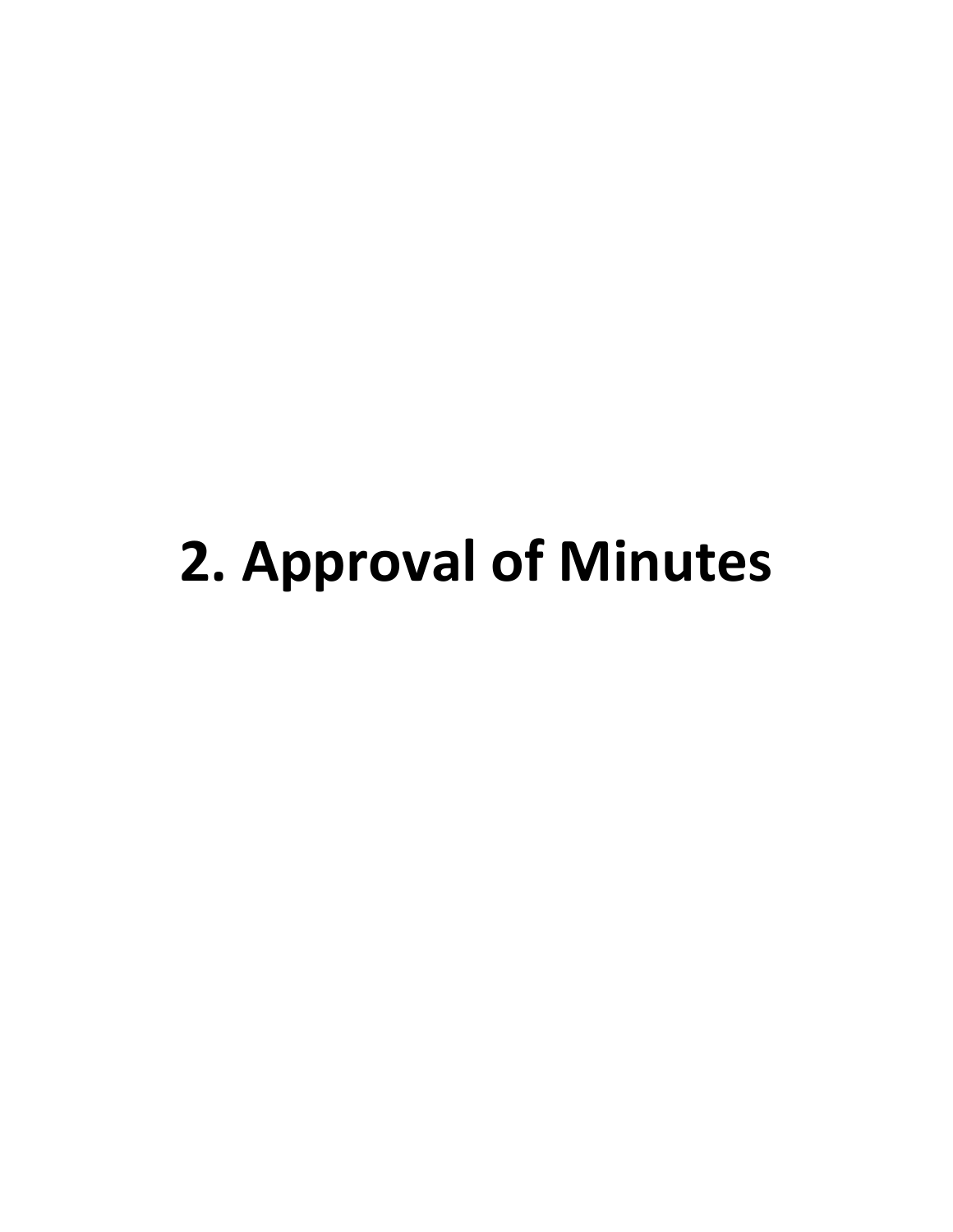#### MINUTES OF THE MEETING OF THE GATEWAY CITIES COUNCIL OF GOVERNMENTS

#### West Santa Ana Branch City Manager Technical Advisory Committee

#### January 12, 2021

#### Teleconference Meeting Via ZOOM

- PRESENT: Chair, John Moreno, City of Paramount Len Gorecki, City of Bellflower Art Gallucci, City of Cerritos Raul Alvarez, City of Huntington Park Elaine Kunitake, Los Angeles County Jennifer Vasquez, City of Maywood Chris Jeffers, City of South Gate
- ABSENT: Vice Chair, Gilbert Livas, City of Downey William Rawlings, City of Artesia Paul Phillips, City of Bell Michael O'Kelly, City of Bell Gardens Sal Lopez, City of Cudahy Carlos Fandino, City of Vernon

#### ALSO PRESENT: Electeds: None. County/Cities:, Karen Lee, City of Artesia; Torrey Contreras, Kristin Aguila, City of Cerritos; Vaniah De Rojas, Aldo Schindler, City of Downey; Sergio Infanzon, City of Huntington Park; and Rafael Casillas, City of Paramount. Metro: Meghna Khanna, June Susilo, Rick Meade, Raffi Hamparian, Michael Turner, Colin Peppard and Craig Hoshijima, Metro Staff. Eco-Rapid Transit: Michael Kodama, Allyn Rifkin. Gateway Cities COG: Nancy Michali, WSAB City Manager TAC staff; Karen Heit, Joel Arevalos and Sandra Mora, GCCOG staff. Other: Norman Emerson, Emerson & Associates; Jason Law, Baker McKenzie; and Joe Linton, Streets Blog. Five unknown numbers: please sign in.

Chairperson John Moreno called the meeting to order at 2:05 pm. He welcomed everyone to the meeting and said let's get started. Mr. Moreno asked for approval of the minutes for the November 10, 2020 WSAB City Manager TAC meeting. Sergio Infanzon, City of Huntington Park moved to approve, and Len Gorecki, City of Bellflower, seconded the motion. There were no objections or revisions to the minutes from CM TAC members, and the November CM TAC minutes were approved.

#### Item 3. Update on WSAB Project

Chairperson Moreno introduced Meghna Khanna, Metro WSAB Project Manager, who will provide a briefing on the status of the WSAB Project, including the environmental document and enabling works efforts. He stated that it is imperative that the CM TAC cities demonstrate their support for the WSAB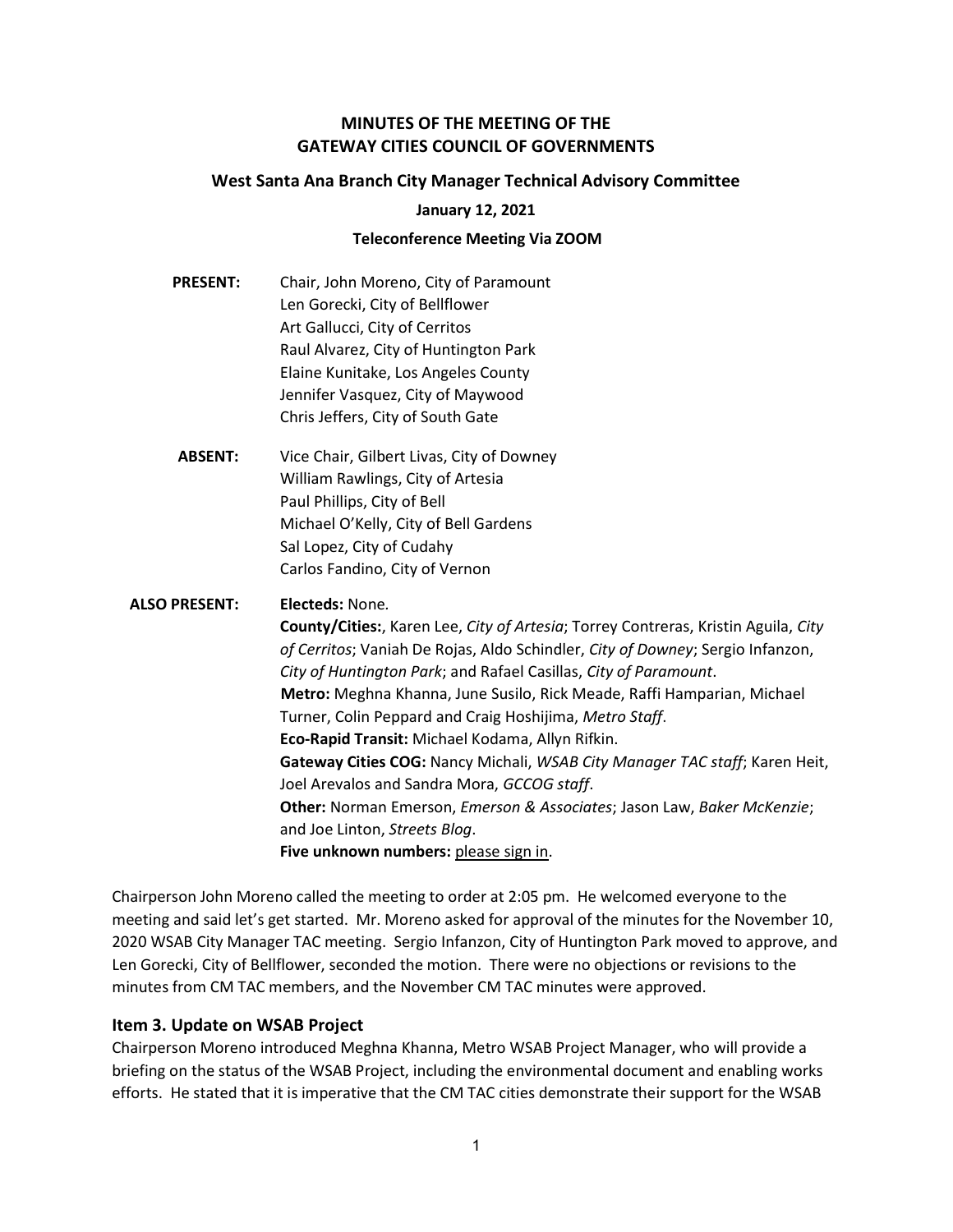Project by completing the Master Cooperative Agreement approval process by September (Locally Preferred Alternative selection) at the latest. Mr. Moreno then turned the meeting over to Meghna Khanna to lay out the key upcoming project tasks that will be completed during 2021, and to highlight the WSAB Corridor cities' role in each task.

Ms. Khanna thanked Chair Moreno and said that she would be joined in the presentation by other Metro project team members, including June Susilo, WSAB Project Program Management lead, along with Colin Peppard, Senior Director, OEI speaking to the P3 process, and Craig Hoshijima, Grants Management and Funds Administration, addressing the Project Funding Plan. Ms. Khanna stated that Metro staff would be sharing an update on the status of the WSAB Project using materials prepared for a Project Delivery Strategy report to be presented to the Metro Board's Planning and Programming Committee on January 20, 2021.

She initiated the presentation with a slide presenting all of the project elements included in the WSAB Project's comprehensive, interdependent strategy, which is focused on successfully completing the environmental clearance process, expediting project design and incorporating P3 activities. Project elements to be discussed today include: Metro Teams/Roles & Responsibilities, Overall Project Schedule, Environmental Clearance, Third-Party Engagement, Design Efforts, Enabling Works Sequence, P3 Timing, and the Project Funding Plan.

Ms. Khanna then provided a chart of the Metro Teams/Roles & Responsibilities with the Metro Board of Directors at the top making project approval decisions based on guidance provided by Phil Washington, Metro CEO, and an Executive P3 Working Group that meets once a month. This Working Group includes cross-departmental leaders from Planning, Program Management, Office of Extraordinary Innovation, (OEI), Vendor/Contract Management, Operations and County Counsel. The WSAB Project is led by Planning Project Manager and Board point-of-contact Ms. Khanna, with June Susilo serving as the P3 Project Manager and Board point-of-contact. They work closely together, and are supported by Planning and P3 Project Directors, Planning Leads/Departmental Liaisons to provide inputs required for the environmental process, and a Core P3 Project Team to provide program management and construction support. The Core P3 Project Team meets weekly.

The WSAB Project faces numerous environmental deadlines, and technical design and coordination challenges. The Project Team has met the environmental deadlines set with the Federal Transit Administration, and has identified techniques to expedite delivery of the WSAB Project even during the challenges posed by COVID-19. The WSAB Project also involves the participation of many third parties, including the Corridor cities, all partnering to successfully deliver the future rail project.

The WSAB Project Schedule illustrated the coordination of the many project efforts, including four major interdependent work efforts. These efforts are carefully planned to overlap to accelerate project delivery to the extent possible while ensuring the integrity of the environmental efforts. The four major work efforts are: Environmental and Advanced Conceptual Engineering (ACE) to a 15% level of design, along with the First/ Last Mile (FLM) Plan efforts; Third Party Coordination; Enabling Works (utilities, freight relocation and grade crossings); and P3 Project Scope (LRT, stations and other system elements). Key WSAB milestones include the release of the draft EIR/S for public review and comment in June 2021, and the Metro Board Locally Preferred Alternative (LPA) decision anticipated in September 2021. Once the LPA decision is made, Metro staff will start working with the WSAB Corridor cities to develop station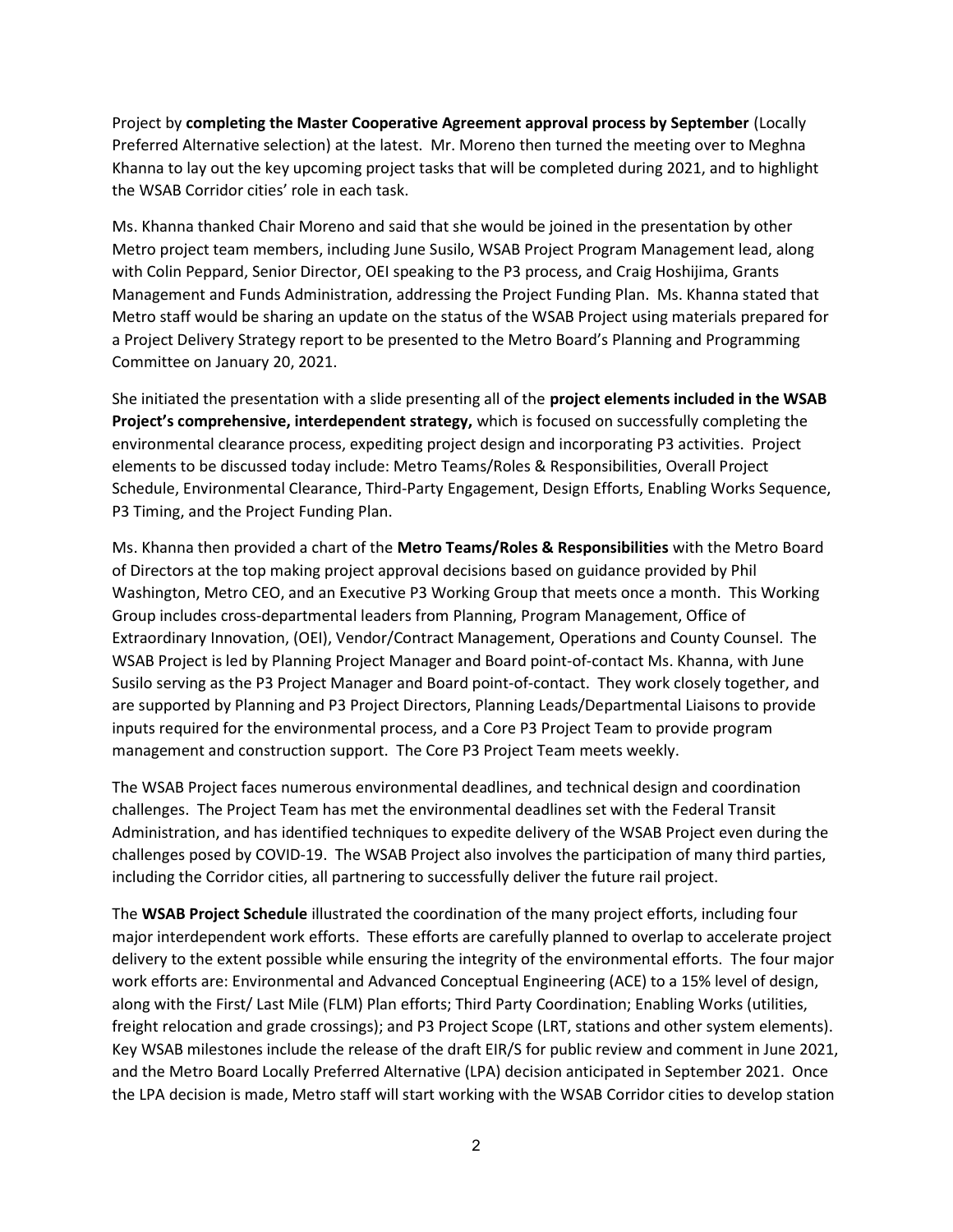area FLM plans. These station area-specific planning efforts will be based on the previously completed Transit Oriented Development Strategic Implementation Plans (TODSIP) prepared by Metro with the Corridor cities.

Extensive Third Party coordination has been initiated by June Susilo in a parallel effort to the environmental clearance process. These efforts include coordination with other agencies/entities such as Caltrans, the Union Pacific Railroad (UPRR), the California Public Utilities Commission (CPUC), the U.S. Army Corps of Engineers and others. The intent of these efforts is to ensure project readiness once the environmental review process is done. Ms. Susilo stated that because Metro is contemplating P3 project delivery for the LRT construction, project readiness must include a strategy to minimize high risk/high consequence elements of the project as much as possible ahead of the P3 contract. This includes implementing an enabling works package to address freight relocation, utilities and grade crossings prior to entering into a contract with the P3 developer. Metro is also concurrently developing and preparing the necessary supporting strategies and documents for P3 project delivery for the LRT system.

Ms. Khanna clarified that the environmental review documents have been prepared based on a 15% level of design, and the enabling works design will be advanced to 30% later this year and incorporated to support the Record of Decision (ROD) anticipated in mid-Q2 of 2022. It is also important to advance design documents to support third party coordination efforts. Chairperson Moreno asked when the 30% level of design will be completed. Ms. Khanna replied that in order to expedite project delivery the project scope has been split between: 1) enabling work with design works with design work completed in 2022; and 2) the P3 scope of work which will be completed once the P3 contractor is on board in 2024.

#### Environmental Document Status and Review

Ms. Khanna stated that staff is developing and analyzing four build alternatives through the environmental process to provide an informed basis for public review and comment, and Board consideration for the LPA decision. As identified by Board action in 2018, the four build alternatives are two downtown Los Angeles to Artesia options, and two shorter segments focusing on the Gateway Cities portion of the WSAB project corridor. The two longer segments that were studied are: 1) Union Station to Pioneer in the City of Artesia, and 2)  $7<sup>th</sup>/Metro Center to Pioneer. The two shorter segments are: 3)$ Slauson (A/Blue Line) to Pioneer, and 4) C/Green Line to Pioneer.

The draft EIR/S document will be released in June for a **public circulation period** ending in August. The release date is later than planned due to 180 days of SHPO (State Historic Preservation Office) delay, C/Green Line Station design exploration considering the I-105 Historic District designation, and Slauson Station design exploration. Public notice of the draft document release will be posted in local publications and on-line, and through the Federal Register by the FTA. Public meetings and hearings will be scheduled throughout the WSAB Corridor during the review period. In September, the Metro Board will select the LPA based on a variety of factors including environmental benefits and impacts, public input and funding availability. During the summer of 2022, it is planned that the FTA will issue a Record of Decision (ROD) on the Final EIS, and the Final EIR will be certified by the Metro Board.

Ms. Khanna then walked through a Comparison Summary of the Four Build Alternatives presenting the following information: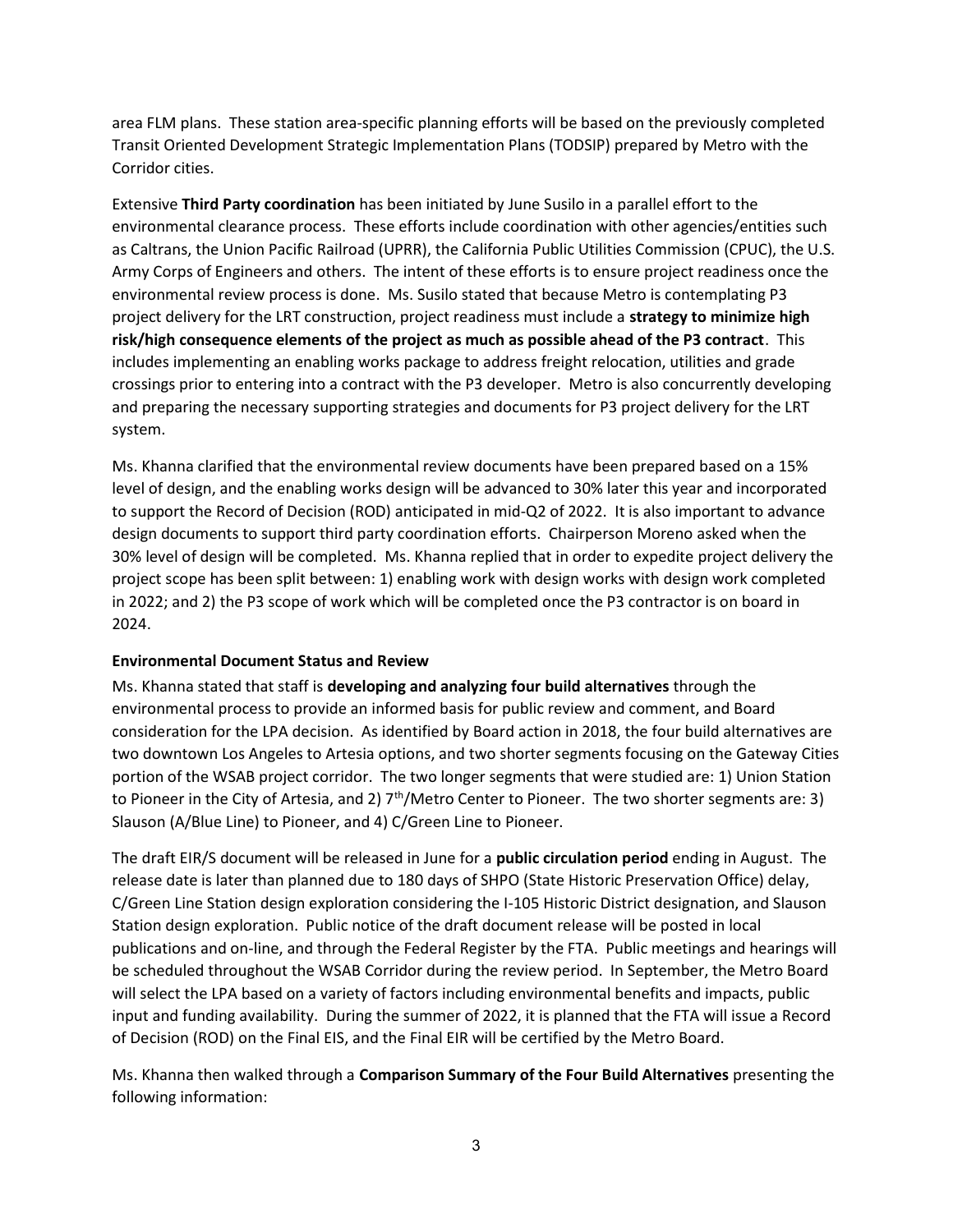- The four build alternatives range from 19.3 miles for the two downtown Los Angeles to Pioneer options to 5.6 miles for the shortest C/Green Line to Pioneer alternative.
- A comparison of the proposed alignment configurations at-grade, aerial or underground was provided. She noted that even with an emphasis on building a primarily at-grade rail configuration in the Slauson to Pioneer segment, some portion of all four alternatives has been designed in an aerial configuration to address operational and safety needs, especially at the intersections.
- The number of stations was provided per alternative ranging from four for the shortest alternative to 12 for the alternative connecting to Union Station. Ms. Khanna noted all of the alternatives include a new C/Green Line station in the center of the I-105 Freeway, which is especially challenging and requires close coordination with Caltrans; and the demolition and construction of three bridges crossing the I-105 necessitated coordination with and approval of Caltrans and SHPO.
- The number and type of street crossings were described for each alternative, whether at-grade or elevated. Ms. Khanna highlighted the significant number of freight, freeway and river (Los Angeles, San Gabriel and Rio Hondo rivers) crossings required by the WSAB Project.
- She highlighted the number of miles that the LRT system will share the right-of-way (ROW) with freight operations, and the miles of freight relocation required per alternative ranging from 8.1-miles for alternatives 1, 2 and 3 to 1.3-miles for short alternative 4.
- Five park & ride facilities are planned for alternatives 1, 2 and 3; the shorter alternative 4 will have four facilities.

Many of the planned rail system features will require close coordination with other agencies, and Ms. Khanna turned the discussion over to June Susilo.

#### Third-Party Engagement

Ms. Susilo said there were a significant number of parties to coordinate rail design and construction efforts with! A risk-based strategy was developed focusing on establishing early working relationships with the affected agencies/entities. Freight coordination was at the top of the list with 50% of the future rail project operating on shared freight ROW involving the UPRR and Ports of Los Angeles and Long Beach. Metro staff established a preliminary agreement with UPRR to work together and reimburse the railroad for their efforts working on the WSAB Project. The intent of the coordination efforts is to minimize rail network and real estate impacts, and to prioritize safe shared corridor operations. A first meeting was held with UPRR, and currently railroad staff is reviewing project documents prior to setting up a second meeting.

Third party engagement included establishing a working relationship with the Gateway Cities Council of Governments (COG) and the 10 impacted cities through the City Managers Technical Advisory Committee. Master Cooperative Agreements (MCAs) will establish a work plan to reimburse the cities for review of design documents and provision of city support during construction.

Ms. Khanna said thank you to the City Manager TAC and individual cities for working with Metro on executing the MCAs. These agreements will allow Metro to start enabling works design review with the cities, and for cities to be reimbursed for their efforts on project design review and construction support. Ms. Susilo emphasized how critical completion of the MCA process was in order to allow Metro to come to the individual cities and delve into design details and the cities to be reimbursed. Ms. Khanna reiterated that it was important for the MCAs to be approved and executed by September.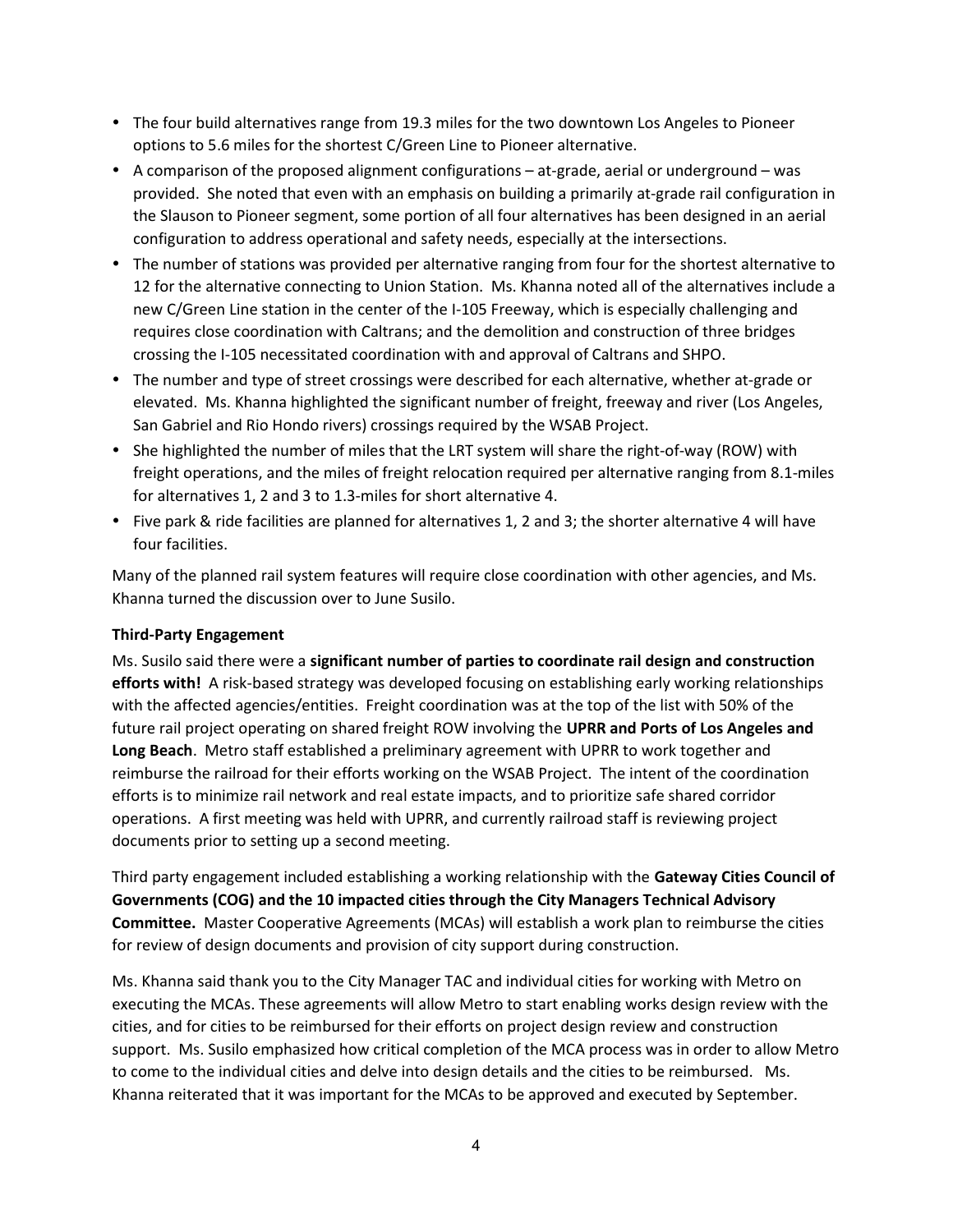Due to the project plans requiring six new six existing freeway crossings, Ms. Susilo and her team met with and established working agreements with **Caltrans** to allow for an iterative process for freeway crossing design and construction. The addition of an infill C/Green Line station in the center of the I-105 Freeway will require close design coordination and approval by Caltrans. This effort is further complicated with Metro's planned addition of Metro Express lanes on the I-105 Freeway. Ms. Khanna stated that, in support of the rail project's impacts on this and other freeways, Ms. Susilo was required by Caltrans to prepare and submit a separate environmental review document – a Project Study Report (PSR). This review process was started earlier than usual to expedite project delivery and resolve potential high risk issues.

Chairperson Moreno asked for questions and comments at this point in the presentation, and introduced the new city manager from the City of South Gate – Chris Jeffers – and offered his and other CM TSC members' help in supporting South Gate on moving ahead on completing the MCA process.

Allyn Rifkin, Eco-Rapid Transit representative, asked if there were any maintenance yard differences among the alternatives. Ms. Khanna replied that two maintenance and storage facilities are being cleared as part of the environmental clearance process. One site is located in the City of Paramount and the second location is within the City of Bellflower. The Metro Board will select the final maintenance and storage facility site as part of the LPA decision.

Ms. Khanna moved the third-party engagement presentation forward by discussing coordination with the U.S. Army Corps of Engineers (USACE) due to three required river crossings – the Los Angeles River, the Rio Hondo and the San Gabriel River. She noted that the environmental document was required to address Federal Section 404 (Federal Clean Water Act related to waterways, rivers, etc.) and Section 408 (USACE review and approval process to modify, alter or occupy USACE-constructed public works). A working relationship has been established with the USACE.

In addition, Ms. Khanna stated that Ms. Susilo has established a working relationship and agreement with the CPUC to meet project delivery milestones. Ms. Susilo has started geotechnical underground utility investigations at the 31 planned at-grade crossings. The CPUC approval process typically is an 18 month application and design review, which can only begin after the completion of the environmental process clearance process. (Environmental clearance is a prerequisite to the CPUC approval process.) Ms. Susilo said that final at-grade crossing decisions will require consensus by the CPUC, UPRR and each city. She will work with the cities to complete the grade crossing details, which must be developed to the 60% level of design before submittal to the CPUC.

Utilities are a high risk item for the project. Ms. Susilo stated that the future rail alignment interfaces with 213 utility assets controlled by 64 owners. She has started field investigation and ground verification, which will verify if the utilities are in conflict with the project design and clarify different design requirements, which will be used to resolve any utility/project conflicts.

#### Design Efforts

Metro's design strategy is intended to advance project engineering for each system component to the optimal threshold to minimize challenges and risk, while ensuring the integrity of the environmental effort. In other words, strategies to advance design work are identified so as to not jeopardize the EIR/S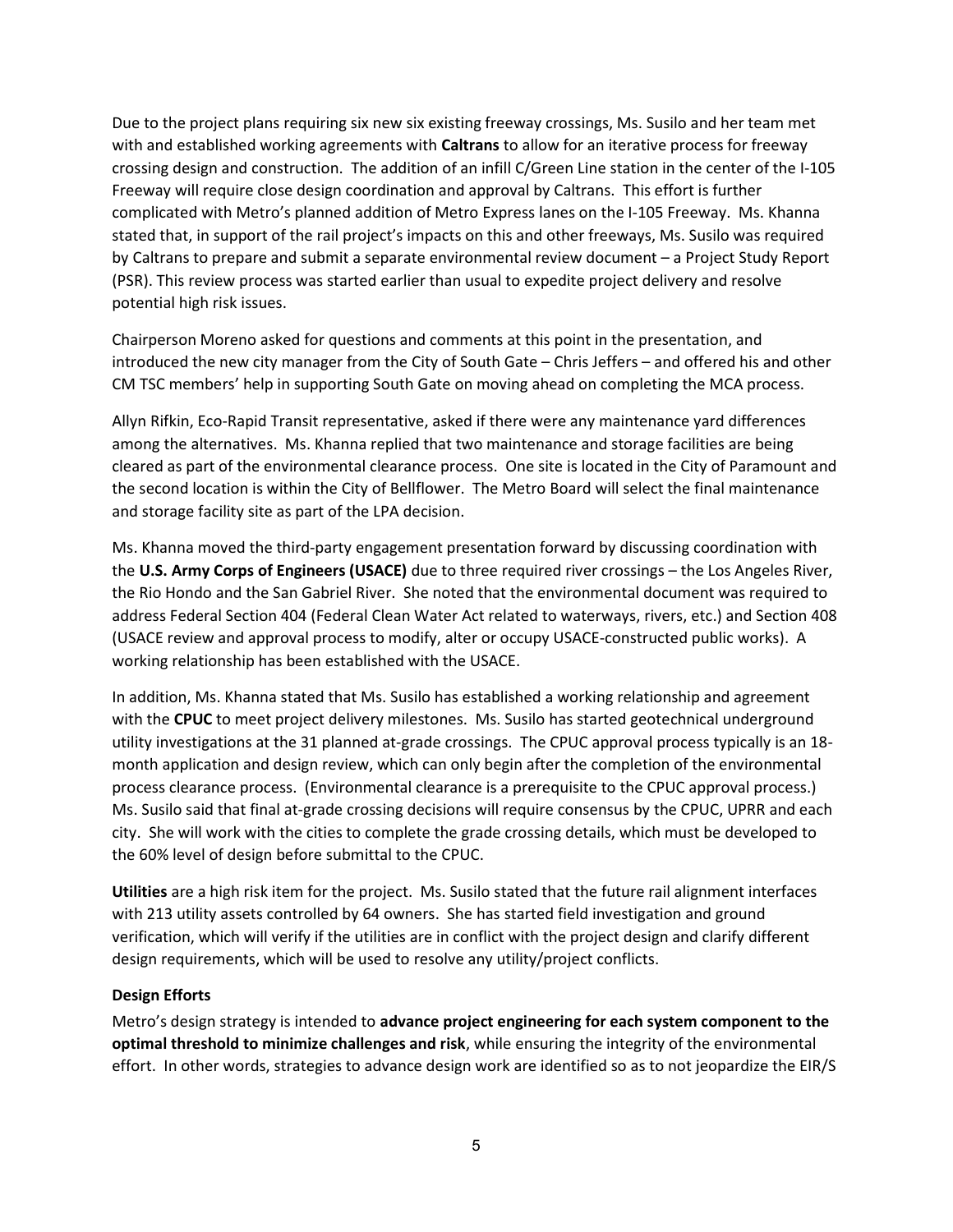document and/or process. Project components/efforts have been identified as falling into either of two categories:

- Higher risk long-lead efforts with significant coordination required with other agencies/entities. Enabling works design advanced to a 60-100% design level to minimize cost/schedule risks/ uncertainties. Metro and its contractors are taking the lead on the higher risk items such as grade crossing, utility and freight relocation enabling works design and construction.
- Lower risk design and construction of the LRT system (LRT system/guideway, stations, etc.) on environmentally-cleared ROW with high risk enabling works completed. Limit design efforts to a 15% level of design before selecting a P3 developer who will complete the design process.

#### Enabling Works Sequence

Ms. Susilo then addressed completing the design and construction of high risk/high consequence and critical path project elements prior to construction of the LRT system to minimize risks to the overall project, contain costs and support accelerated project delivery. The identified ten actions allow Metro and its consultants to advance the design, approval and construction of enabling works to set the foundation for the future P3 developer. Several of the activities are underway, such as advancing the design for freight relocation, grade crossings and utility relocations, and performing subsurface geotechnical borings and potholings. The identified work sequence does not preclude Metro from hiring a Construction Management/General Contractor for enabling works. Part of this work sequence includes Preparation of a Request for Qualifications/Request for Proposals for the project delivery method identified by the Metro Board. The final step in this work sequence is groundbreaking for the enabling works construction.

Chair Moreno asked for questions and comments from CM TAC members. Mr. Rifkin, Eco-Rapid Transit representative, asked about the status of the Los Angeles River Confluence Station study efforts. Ms. Khanna stated that the feasibility study for the confluence station is now underway again, and the findings are planned to be presented to the Metro Board at the same time as the final EIR/S. The confluence station study is being coordinated with all other projects underway in the area, including the Los Angeles River plans being developed by Frank Gehry and his team for the County of Los Angeles.

#### P3 Timing

Colin Peppard, Metro Senior Director, OEI, spoke to the P3 challenges and evolving process. The P3 development and implementation effort tracks the progress of the environmental clearance process and the enabling works development and procurement efforts. The process being developed is intended to maximize the benefits of P3 while minimizing the challenges, which include limited potential to bring in innovation to the project, and concerns that P3 may drive up the project cost if risks are not properly identified, mitigated and allocated for. Their efforts are focused on where P3 partners/process can bring value and add innovative ideas to WSAB Project delivery. Mr. Peppard and his team are pulling together procurement documents based in part on examples that have been used successfully on other P3 rail projects.

He shared the schedule of the Metro P3 team's activities through issuance of the P3 solicitation. Mr. Peppard emphasized that it is a "three-party dance" and that the moves have to be carefully coordinated to ensure success. (The three parties involved are the P3 effort, the Planning/EIS effort and the Project Management/engineering/Third party effort.) Several tasks have been completed, including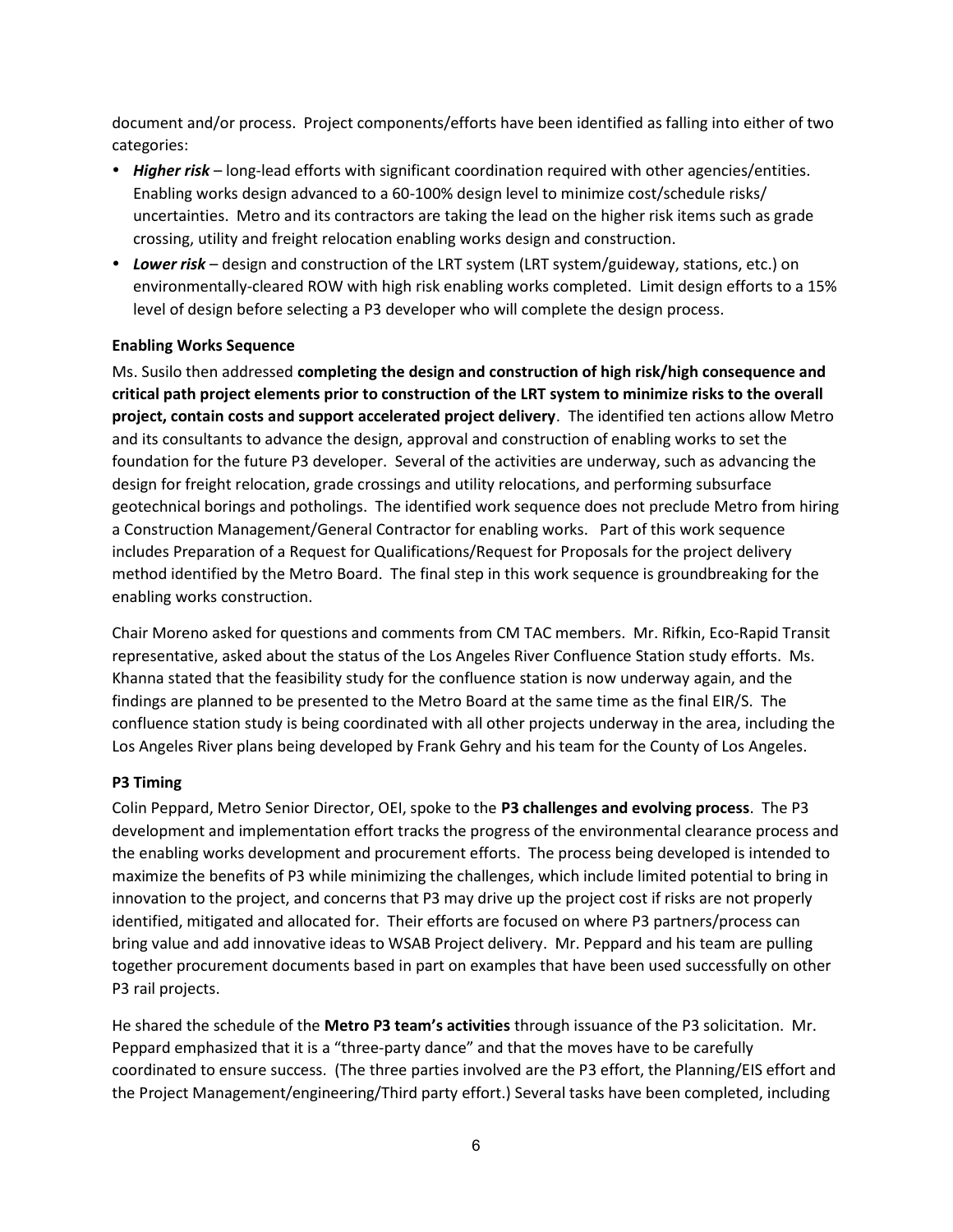performing an updated risk analysis for the enabling work and Initial Operating Segment (IOS) LRT scope and a preliminary Value for Money (VfM) analysis for internal review. (Value for Money analysis compares the relative merits of P3 procurement against one or more other procurement routes, usually traditional public financing.) Current teamwork is focusing on developing a WSAB Business Case evaluation for internal Metro review, and then moving on to development of a Funding and Affordability Assessment and Procurement Strategy by September 2021, possibly providing support to the Board's LPA discussion. The team will then update the Value for Money Analysis based on the LPA and update P3 procurement documents and contract before the LPA decision, and update the VfM to allow for issuance of a P3 RFQ upon award of the enabling works contract.

Chairperson Moreno asked if there were any questions of Mr. Peppard, and hearing none moved on to the next agenda item.

#### Project Funding Plan

Craig Hoshijima, Strategic Financial Planning, addressed the Project Funding Plan. The Metro Board requested a funding strategy for the WSAB Project if the increased project scope and accelerated schedule required reconciliation of project funding needs with the Measure M Expenditure Plan, and the Metro financial forecast would validate financial feasibility. The revised Project Funding Plan effort will be based on the updated project cost available in March 2021, and will consider the following:

- Measure M identifies \$1 billion for a FY28 project, and \$3 billion for a FY41 project (2015 dollars).
- Evaluation of alternative funding to support the accelerated project schedule, including capital investment grants strategy, such as Federal New Starts funding.
- Assessment of the potential impact of P3 financing through the P3 team's WSAB Business Case and follow-on Funding and Affordability Assessment and Procurement Strategy. Pursuing a P3 strategy may impact the WSAB Project's financial structure, but would not increase the total project funding required.

Chairperson Moreno thanked the Metro team for a very thorough presentation and asked for questions. Hearing none, he commented that everyone possibly was overwhelmed by the information.

Len Gorecki, City of Bellflower, asked how the Local Contributions would be incorporated into the Project Funding Plan as the local contribution amounts will not be known until after the LPA decision. Ms. Khanna said that the Funding Plan would be updated as the final project cost and the amount of local contributions are identified. Mr. Gorecki asked how the cities can actively participate in the cost discussion. What about cities who cannot afford their local contribution? Ms. Khanna said that the 3% Local Contribution discussion will be brought back to the CM TAC and that Metro team members (Adam Stephenson and Shawn Atlow) would participate in that future discussions. This issue also can be discussed privately with each city.

Mr. Hoshijima clarified that the Project Funding Plan will be continually updated and refined with the updated project cost estimate in March, the Board's direction on the LPA and any new funding sources, including federal funding. The Measure M guidelines call for the 3% Local Contribution to be established at the 30% level of design.

Mr. Gorecki said he understood the process, but the range of anticipated local contribution amounts per city can be understood based on current project cost information. What about other Metro projects?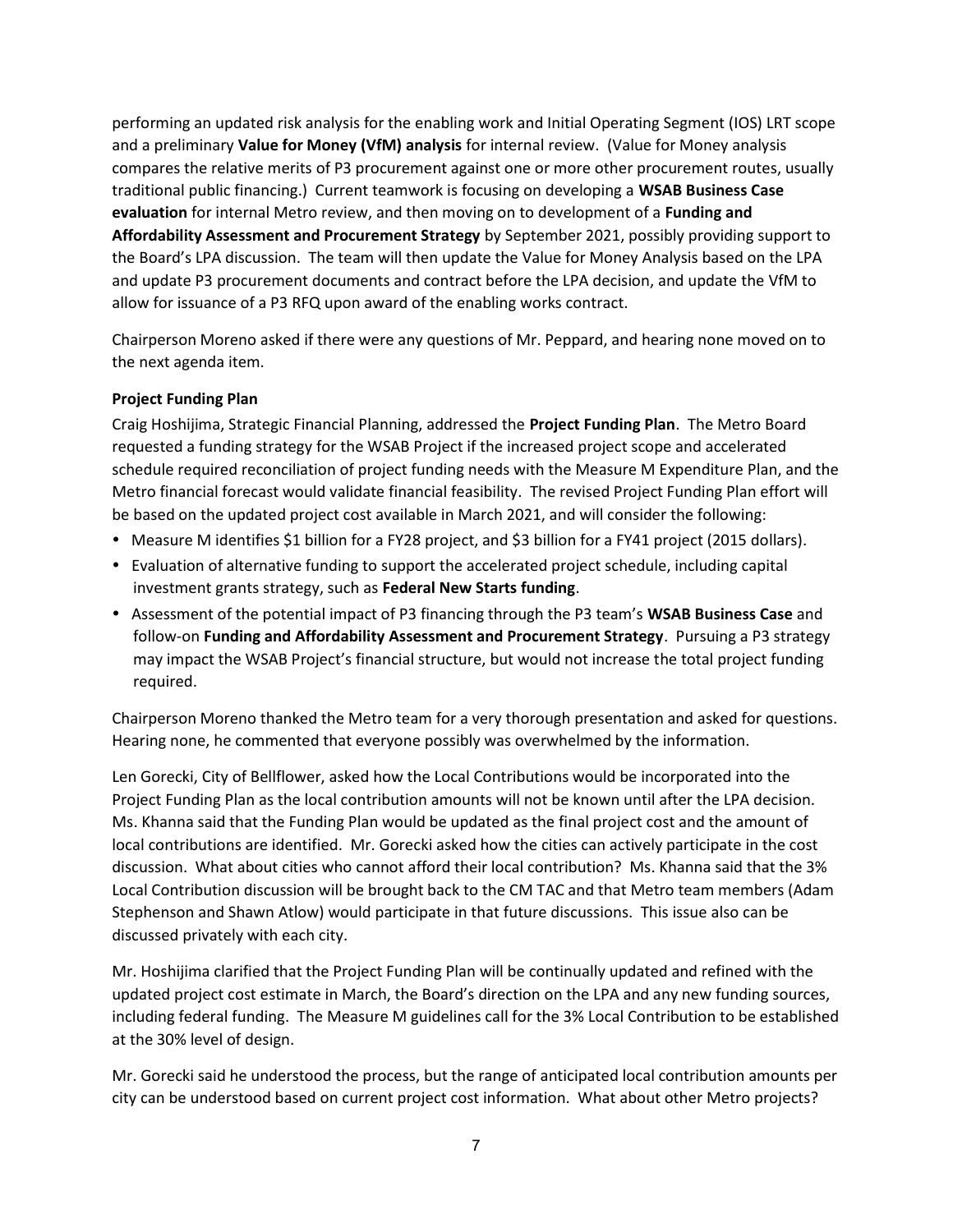What happened when cities could not contribute the identified level of local contribution funding? Ms. Susilo said Metro staff would research and share information on other projects. Ms. Khanna said, to her understanding, no city has refused to contribute.

Mr. Hoshijima said that the 3% local contribution is detailed in the Measure M Ordinance approved in 2016, but prior to Measure M, local contributions were not specifically detailed. Under Measure R, there were discussions between Metro and the cities on the amount and timing of the local contributions.

Mr. Gorecki said he understood that there was no timeclock on city payments under Measure R, but that there is under Measure M. He is asking Metro for a change to the requirements. Ms. Khanna suggested a follow-up conversation in March-April to resolve, Metro will have an updated project cost at that time. Rick Meade, Metro P3 Project Director, said the CM TAC members raised good questions and they deserve good answers, and a meeting will be scheduled to address them.

Chairperson Moreno asked when will we know the different costs of each alternative? Ms. Khanna responded that the cost per alternative will be shared in March. He asked how the cities can provide input on the decision to encourage the selection of the least expensive downtown alternative? Ms. Khanna said cities can provide input on the LPA decision through the environmental public review and comment period leading up to the LPA decision by the Metro Board.

Karen Lee, City of Artesia, asked Metro staff to clarify that the enabling and project design work would be to the 30% level of design. Ms. Susilo responded that the level of design would be different for the enabling works and the LRT project design. Design work for the enabling works related to freight relocation, utilities and grade crossings may be advanced to a 60% level of design to resolve project issues and constraints only after the completion of environmental clearance. The enabling works design will be completed based on Board's LPA decision and coordination with the affected jurisdictions, agencies and entities. The LRT system design work will be completed by the P3 developer, who will not be on-board until 2024 at the earliest. The P3 developer could advance the 15% level of design to a 30% level of design during 2024-25.

#### Item 4. Update on Federal Advocacy Efforts

Chairperson Moreno moved the agenda on to a discussion of the opportunities to coordinate and support federal advocacy efforts for the WSAB Project with Metro. Vice Chair Gil Livas will lead the efforts for the CM TAC city managers.

Nancy Michali, CM TAC staff, spoke about the excellent initial meeting held with Metro Government Relations staff about funding advocacy efforts. Both Michael Turner and Raffi Hamparian have successfully delivered federal and state funding for Metro rail projects. They are interested in working with the CM TAC cities on coordinating federal and state advocacy efforts. It will help secure funding for the project to have to have the WSAB Corridor's cities actively involved in and supporting the project as elected officials like to fund projects that make multiple constituencies happy. At the CM TAC level, Mr. Livas is identifying lobbyists available from CM TAC cities to assist in advocacy efforts. A WSAB Projectspecific conference call will be scheduled to plan next steps based on a timeline map from the Purple Line prepared by Mr. Hamparian as an example of how Metro prepares an advocacy approach and action plan.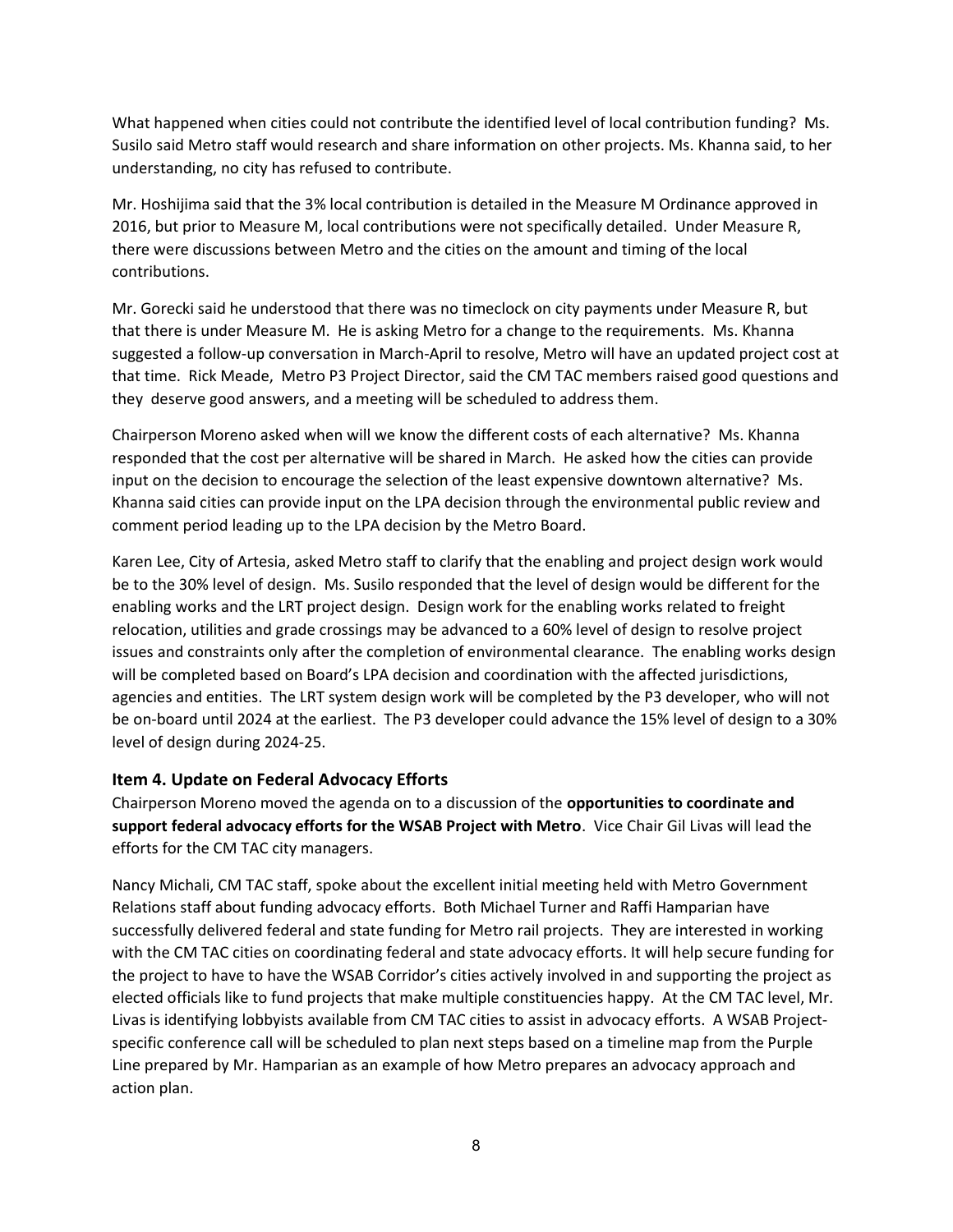Michael Turner, Deputy Executive Officer, Government Relations, said Metro and CM TAC staff had a good initial conversation on opportunities to coordinate with the WSAB CM TAC cities on providing federal and state advocacy for the WSAB Project. Metro has an excellent team that has provided successful leadership in securing state and federal funding for other Metro rail projects. He concentrates on state advocacy/funding efforts, while Raffi Hamparian leads federal efforts.

Raffi Hamparian, Senior Director for Federal Affairs, Government Relations, said thank you to Ms. Michali for organizing the call with Metro – federal advocacy is her natural habitat, and he looks forward to working with WSAB CM TAC city members and her. He has extensive federal advocacy/funding experience having successfully completed five full funding grant agreements (securing federal New Starts funding) for Metro rail projects, including recently for the Purple Line subway extension. The federal New Starts funding program is very competitive on a national level, and having unity and solidarity among WSAB Project stakeholders around a common goal and message will be the key to successfully securing federal funding. Mr. Hamparian provided an example of project not working due to lack of united stakeholder support. A rail project related to serving Duke University was down to the final yard line on securing a Full Funding Grant Agreement from the FTA when one stakeholder had second thoughts about moving forward on the project, and the project funding agreement, and ultimately implementation of the project, collapsed. (And the federal funding went to another project.)

In December 2020, the Metro Board gave Government Relations staff clear direction to advocate for and secure a robust level of funding for and from the New Starts Program for Metro projects. CEO Phil Washington has been lobbying in Washington, DC for increased federal transportation funding as part of the Congressional "Invest in America" federal funding discussions. Current Congressional funding discussions are seeking to triple future New Starts funding, which would increase available federal funding from \$2.1 billion in FY21 to \$3.5 billion in FY22, and up to \$5.5 billion annually in later years. The major step is to get the WSAB Project into the federal New Starts pipeline. Southern California Congressional leaders Lucille Roybal-Allard and Linda Sanchez are strong WSAB Project proponents.

He looks forward to developing a robust New Starts funding strategy for the WSAB Project. Completion of the draft environmental review work, and refining the project cost and funding plan will allow the project to be assessed for national competitiveness using the FTA's New Starts Rating Analysis criteria. The project will need a high ranking to successfully compete for federal funding. He looks forward to negotiating a completed WSAB Full Funding Grant Agreement for the WSAB Project.

Chairperson Moreno asked for CM TAC member comments and questions on the planned federal advocacy efforts.

Michael Kodama, Executive Director, Eco-Rapid Transit, stated that Eco-Rapid Transit was fully supportive of the WSAB CM TAC's efforts, and for the CM TAC to let him know what help was needed. He asked what is the best way for Eco-Rapid Transit to coordinate with the CM TAC on federal advocacy efforts? Chairperson Moreno said it was best to contact and work with Ms. Michali as she is the coordinator for all advocacy efforts and the clearinghouse for federal advocacy information.

Mr. Turner mentioned that, at the state level, the two policy committee chairs were from Los Angeles and were knowledgeable and supportive of the project. Ms. Khanna mentioned the upcoming WSAB Project update meeting to be held with CEO Phil Washington that is being organized by Eco-Rapid Transit. Chairperson Moreno clarified that the planned meeting was a joint effort between Eco-Rapid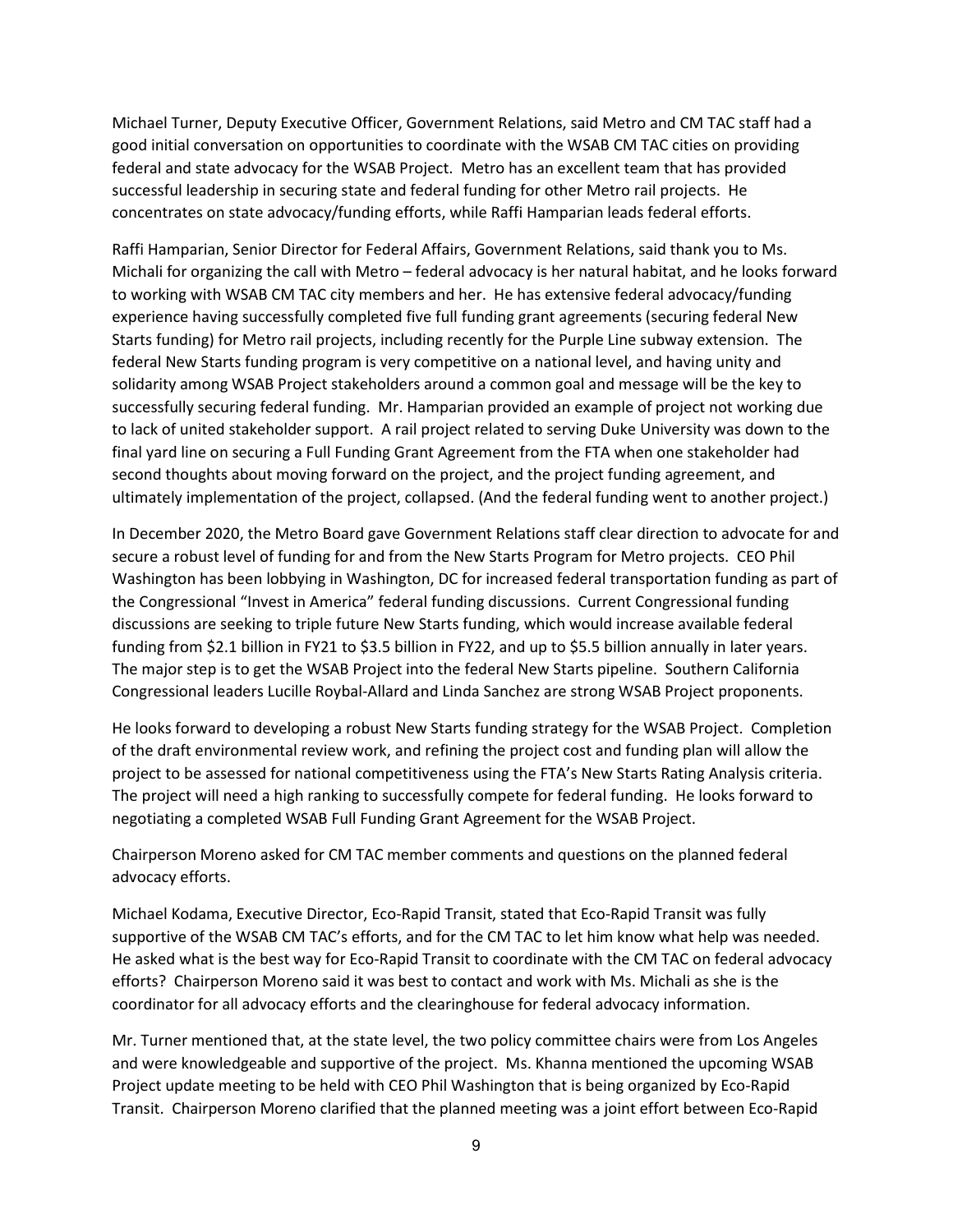Transit and the WSAB City Managers TAC and that councilmembers and city managers would be in attendance.

Vaniah Rojas, Assistant to City Manager Gilbert Livas, City of South Gate, said that Mr. Livas has started the process of speaking with the CM TAC city managers regarding federal lobbyist availability and their interest in participating in federal and state advocacy efforts. He will provide an update at the next meeting.

Chairperson Moreno emphasized the need for the WSAB CM TAC cities to approve and execute their MCAs with Metro. Three cities – Bell, Downey and Paramount – have completed the MCA process. Three city efforts are pending – Bellflower, Huntington Park and South Gate. Ms. Khanna highlighted her willingness to work with all cities, and especially with the cities of Cudahy and Vernon to complete the MCA process. She is happy to meet with city representatives and quickly move forward on completing the MCA process prior to September 2021.

#### Item 5. Other CM TAC Items and Member Discussion

Chairperson Moreno asked for final questions and comments from CM TAC members, and hearing none moved to adjourn the meeting. The next WSAB CM TAC meeting is scheduled for Tuesday, February 9, and the agenda will focus on the SCAG Value Capture Study Final Recommendations and possibly Metro's preliminary analysis of the New Starts Rating Analysis for the WSAB Project. He urged members to reach out with ideas for agenda items to Gil Livas, Nancy Michali or him. Chair Moreno made a final call for comments and hearing none, adjourned the meeting at 3:23 pm.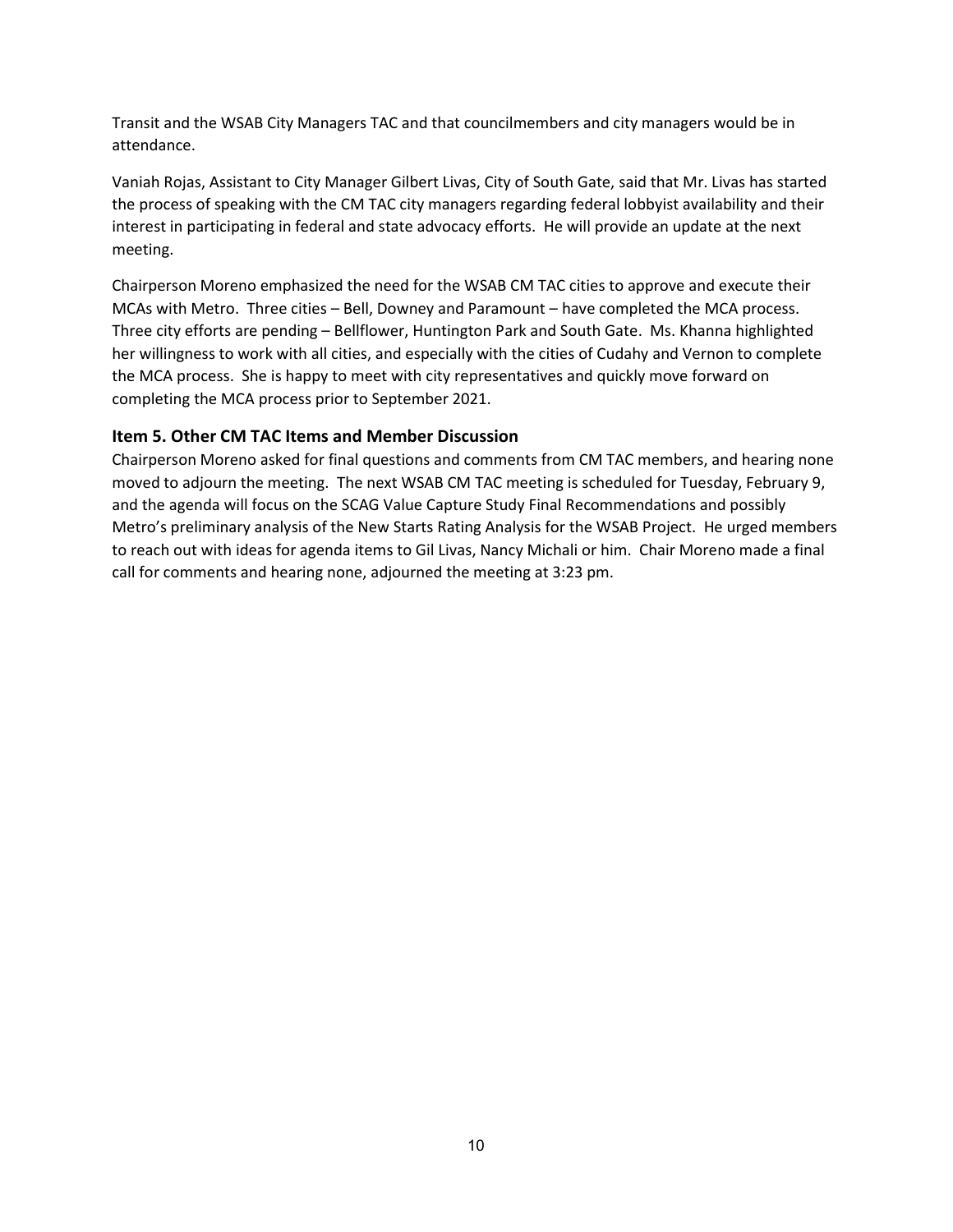# **5. Update on Status of Master Cooperative Agreements**